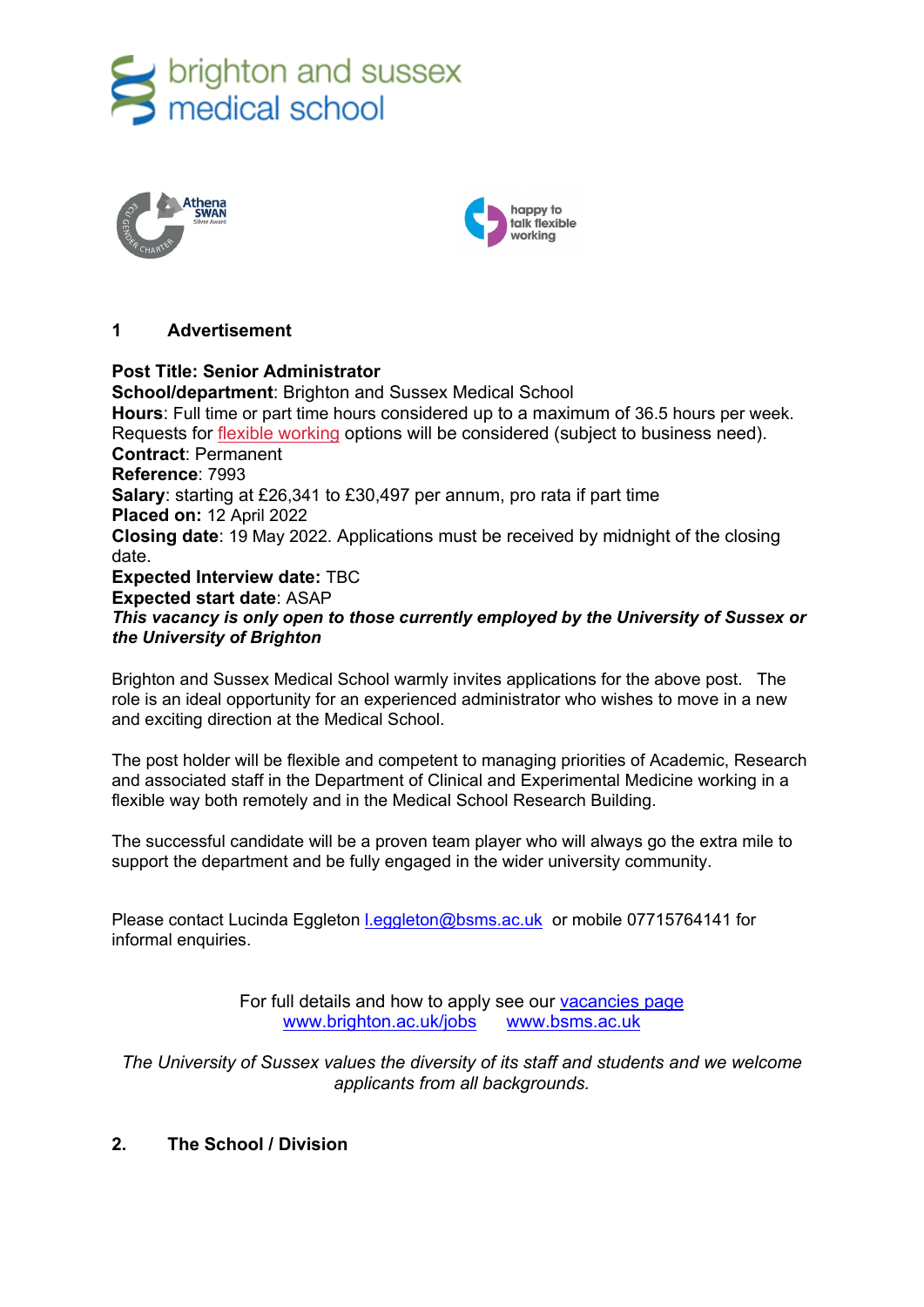Please find further information regarding the school/division at [www.bsms.ac.uk](http://www.bsms.ac.uk/)

# **3. Job Description**

| <b>Job Title:</b>       | Senior Departmental Administrator (Haematology-oncology)                                    |
|-------------------------|---------------------------------------------------------------------------------------------|
| Grade:                  | G5                                                                                          |
| <b>School/Division:</b> | School/Clinical<br>Medical<br>Brighton<br>and Sussex<br>and<br><b>Experimental Medicine</b> |
| Location:               | <b>Medical Research Building</b>                                                            |
| <b>Responsible to:</b>  | Chris Pepper                                                                                |
| <b>Direct reports:</b>  | n/a                                                                                         |
| Key contacts:           | Professor Chris Pepper                                                                      |

# **Role description:**

To have general responsibility for the administrative support for a number of departmental functions including recruitment, finance and student administration. Will have a more detailed level of knowledge and experience in their subject area than their colleagues.

 $\overline{\phantom{a}}$ 

#### **PRINCIPAL ACCOUNTABILITIES**

- 1. Provide a friendly and professional reception and general enquiries service to students, faculty and visitors
- 2. Provide clerical support to school staff and officers
- 3. Within clear parameters, take responsibility for specific projects or areas of work.

#### **KEY RESPONSIBILITIES**

Working as part of a team and within the wider institution, support colleagues in their work and act as point of contact in the administration office for students, staff, visitors and external enquiries. Respond to general enquiries interpreting university and external regulations as appropriate, considering implications of problems and referring to others as appropriate, more complex issues or ones that are outside of normal practice.

Assist in producing and maintaining a number of sources of information on the website and in publications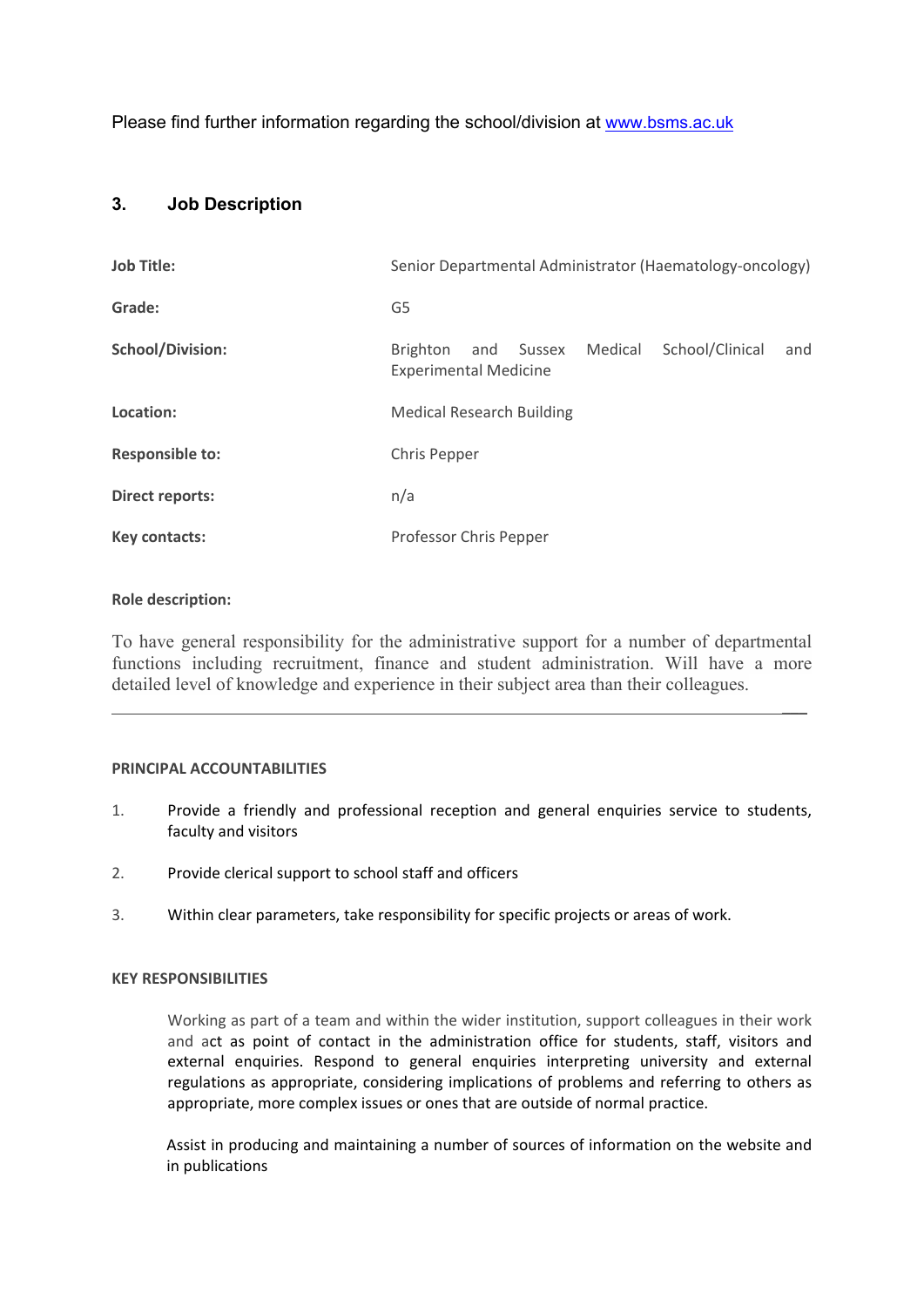Make administrative arrangements for training and events including room booking, catering, travel and accommodation arrangements for staff

Follow administrative procedures, write new office procedures and set up new office systems. Contribute ideas and suggestions for improvements to work practices and methods.

Organise mailings for communication, training, and events, maintain mailing lists

Compile agendas and draft minutes for team meetings

Collate and circulate appropriate data. Create and maintain spreadsheets and other data tables

Assist with staff recruitment: prepare job adverts, job descriptions and further particulars, letters of acceptance and standard contracts, collate applications and compile interview schedules

Raise purchase orders and arrange payment of invoices on the Finance System

To carry out any other duties that are within the employee's skills and abilities whenever reasonably instructed.

### **Dimensions**

- This role does not have any budget responsibility.
- This role does not have any line management responsibility.
- This role does not have any responsibilities for equipment or premises.
- The post holder reports to Chris Pepper, they are given clearly agreed responsibilities in specific areas. Their line manager would agree daily/weekly/monthly tasks and duties in order to achieve their agreed objectives and support the delivery of the University's goals. The post holder may be expected to work collaboratively across the University and with key stakeholders to deliver single team working that efficiently and effectively supports the achievement of those goals and objectives.
- Support achievement of the Division's/Unit's/School's compliance with all applicable statutory and regulatory compliance obligations, including (but not limited to): UKVI, Health & Safety, the Prevent Duty, data protection, Competition and Markets Authority requirements and equal opportunities, as appropriate to the grade and role. Additionally, to promote good practice in relation to University policy, procedure and guidance in relation to those compliance matters in respect of students, staff and other relevant parties.

This Job Description sets out current responsibilities of the post that may vary from time to time without changing the general character of the post or level of responsibility entailed.

# **PERSON SPECIFICATION**

#### **ESSENTIAL CRITERIA**